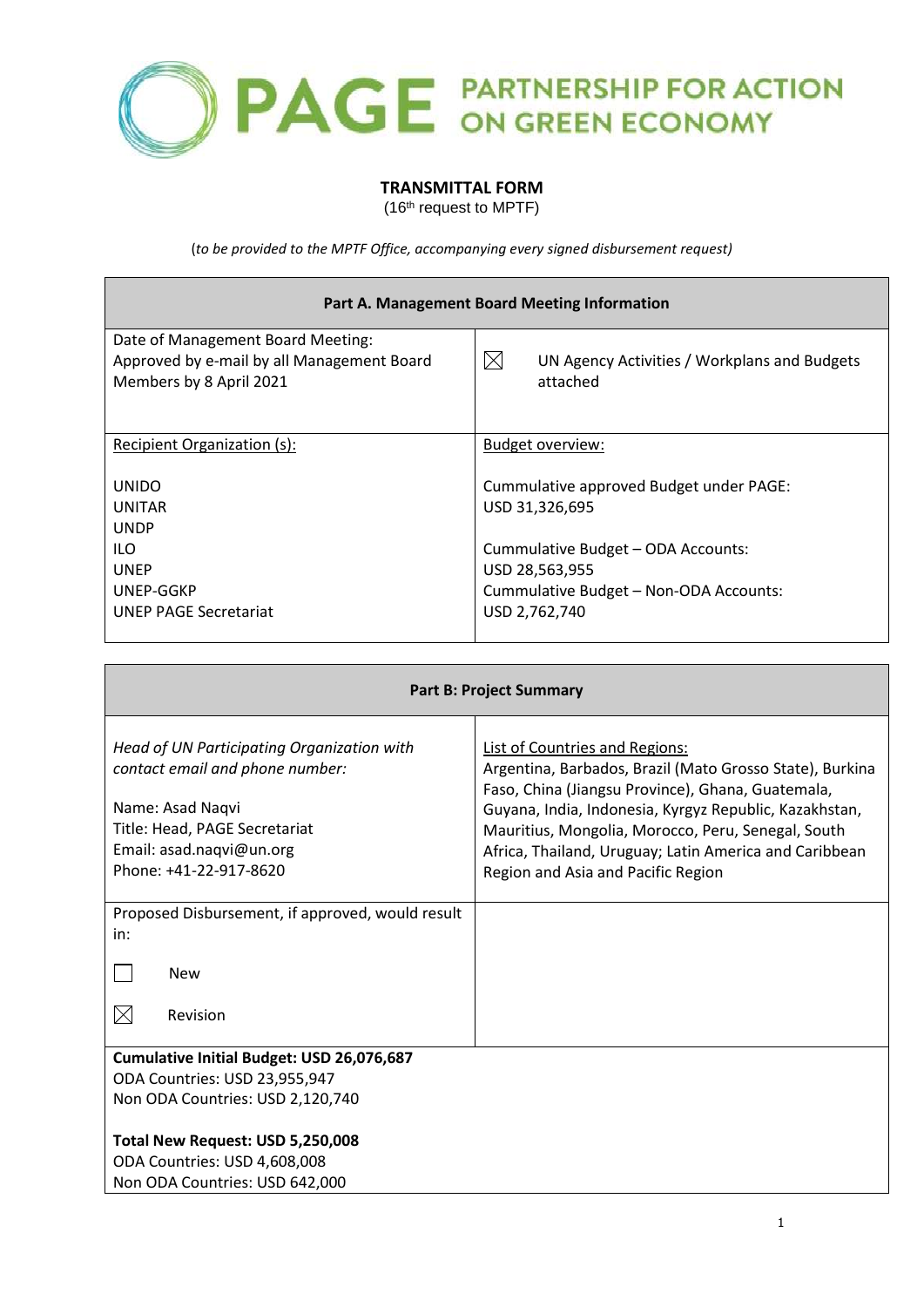#### **Amount approved broken down by UN Agencies:**

**UNIDO Project: MPTF number – ODA project: 105893 MPTF number – Non-ODA project: 108027**

**Total new request: USD 674,100** ODA countries: USD 567,100 Non ODA countries: USD 107,000

**UNITAR Project: MPTF number – ODA project: 105851 MPTF number – Non-ODA project: 107674**

**Total new request: USD 845,621** ODA countries: USD 786,771 Non ODA countries: USD 58,850

## **UNDP Project:**

**MPTF number – ODA project: 105892 MPTF number – Non-ODA project: 107850**

**Total new request: USD 1,456,805** ODA countries: USD 1,288,280 Non ODA countries: USD 168,525

#### **ILO Project:**

**MPTF number – ODA project: 105826 MPTF number – Non-ODA project: [107669](http://mptf.undp.org/factsheet/project/00107669)**

### **Total new request: USD 740,975**

ODA countries: USD 577,800 Non ODA countries: USD 163,175

#### **UNEP Project:**

**MPTF number – ODA project: 125488 MPTF number – Non-ODA project: 126089**

#### **Total new request: USD 614,447** ODA countries: USD 469,997

Non ODA countries: USD 144,450

### **UNEP-GGKP Project: MPTF number – ODA project: 106751**

**New request:** 

No-cost extension to 31 December 2022

**UNEP PAGE Secretariat Project: MPTF number – ODA project: 112015**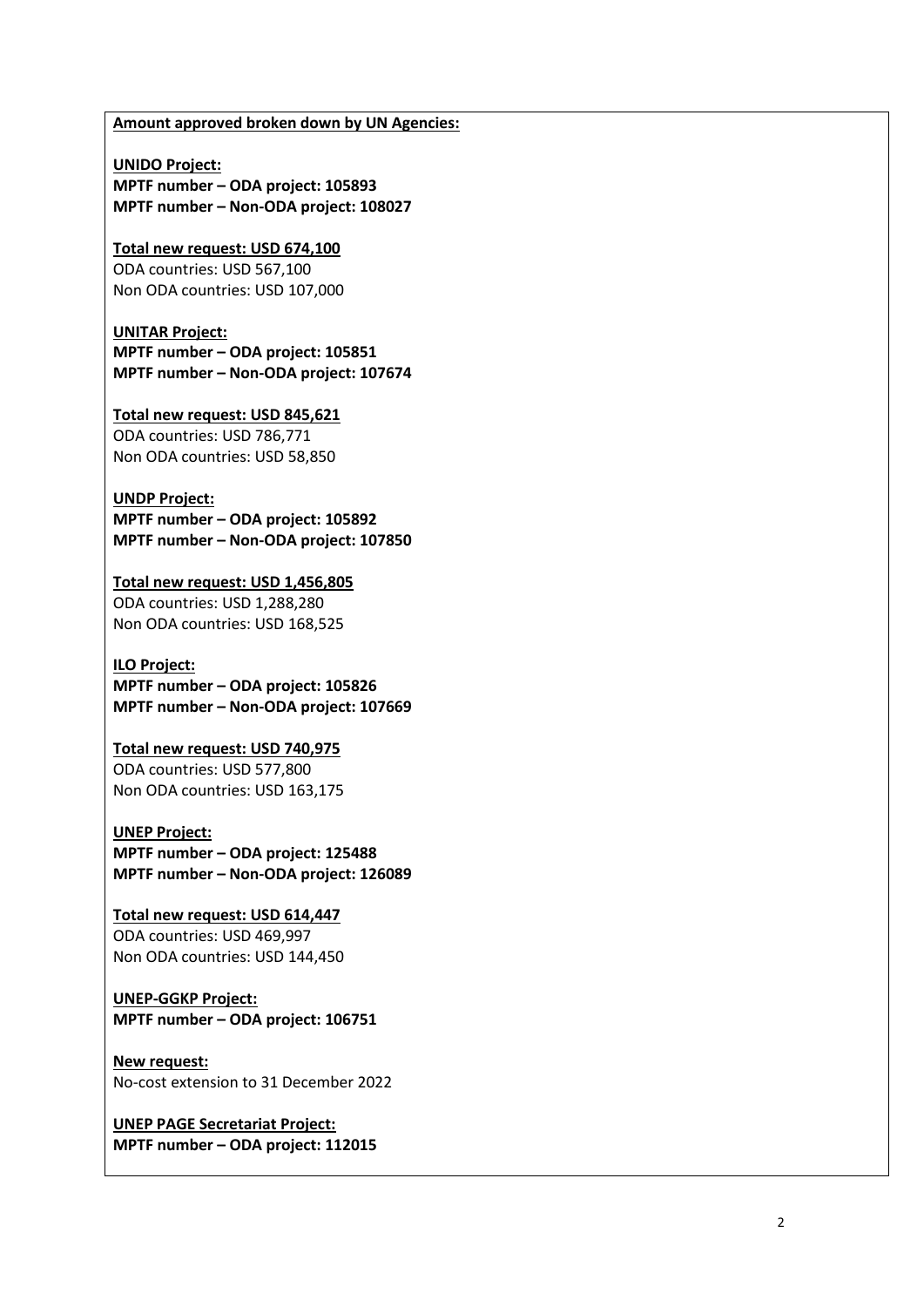**Total new request: USD 918,060** ODA countries: USD 918,060 Non ODA countries: USD N/A

# **Part C: Technical Review**

# **Evaluation of Proposal by the Head of the Secretariat**

*Overall confirmation of Management Board approval. In the boxes below tick the box if the criteria has been met.*

|     | <b>Confirmation of Management Board Approval</b><br>i)                                                |  |
|-----|-------------------------------------------------------------------------------------------------------|--|
| (1) | There are sufficient funds available in the Trust Fund for the requested<br>transfer(s).              |  |
| (2) | The UN agency Workplan(s) are in line with the content and budget of the<br>approved global workplan. |  |
| (3) | The UN agency Workplan(s) are in line with the PAGE Operational Strategy<br>2016-2020.                |  |

| <b>Part D: Administrative Review</b> |                                                            |                                                          |  |  |
|--------------------------------------|------------------------------------------------------------|----------------------------------------------------------|--|--|
|                                      | <b>Check on Document Content</b>                           |                                                          |  |  |
| $\Box$<br>$\Box$                     | Signed UN agency Workplan(s)<br>Indirect Support Cost (7%) | Yes $\boxtimes$<br>No <sub>1</sub><br>Yes $\boxtimes$ No |  |  |
| <b>Observation:</b>                  |                                                            |                                                          |  |  |
| Name: Asad Naqvi                     | Title: Head, PAGE Secretariat                              |                                                          |  |  |
|                                      |                                                            | 14 April 2021                                            |  |  |
| <b>Signature</b>                     |                                                            | <b>Date</b>                                              |  |  |